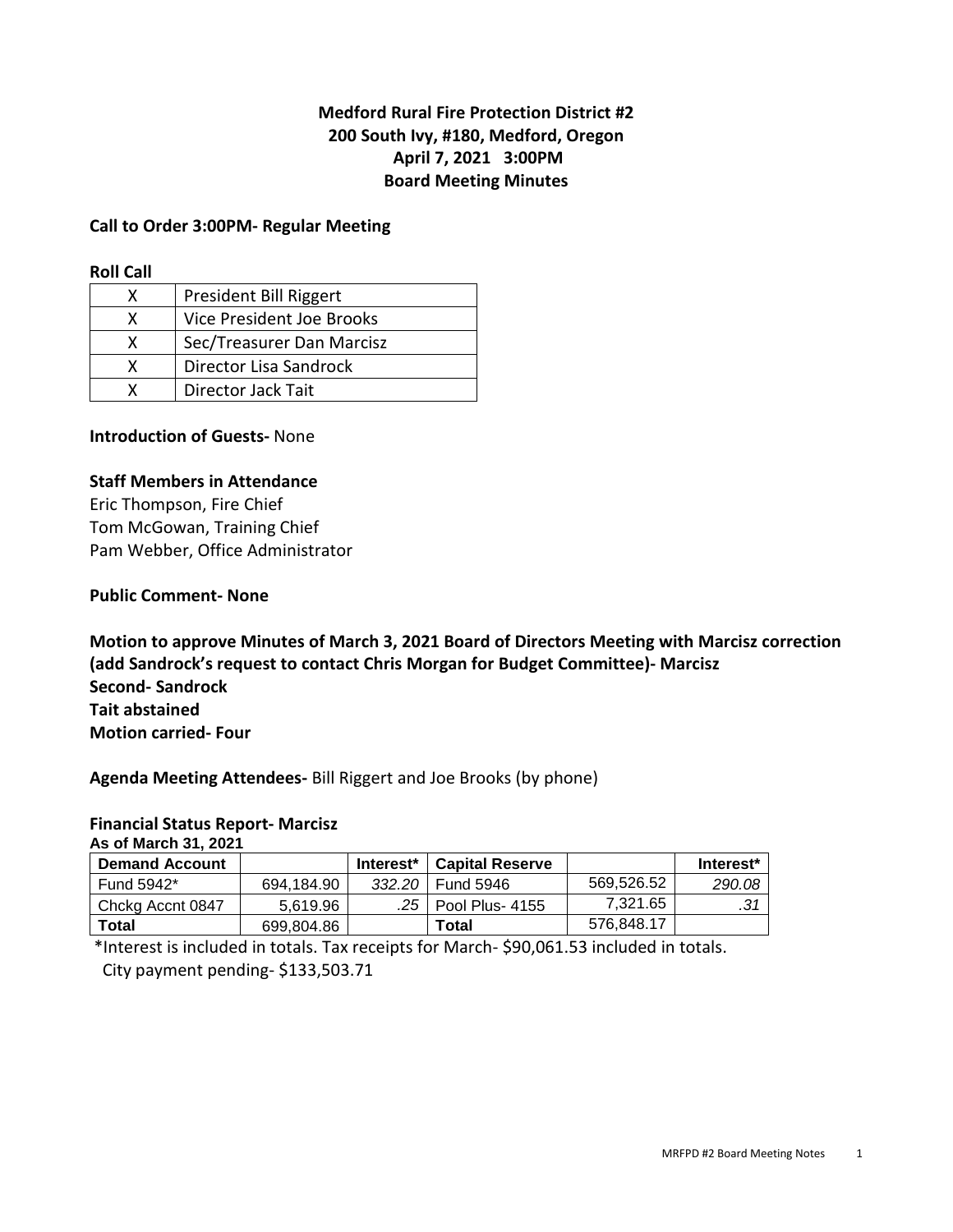| <b>Marcisz presented expenses</b>                    |                   | Line # |
|------------------------------------------------------|-------------------|--------|
| PO#1849 West Coast Hose Repair                       | 1.023.00          | 1-5005 |
| PO#1850 Card Member Services- Director Computers (2) | 1.599.96   1-5160 |        |
| Secretary/Treasurer Stipend                          | 750.00 l          | 1-5180 |
| Total                                                | 3.372.96          |        |

**Motion to pay \$3,372.96 in expenses- Sandrock Second- Brooks Motion carried- Unanimous** 

**Correspondence-** Notification from SDAO asking for support on the Federal grant money for special districts. Marcisz has indicated that he will send a letter of support. The board members agreed and encouraged the support.

### **New Business**

## **Board Member Stipends- Marcisz**

The board reviewed and discussed a policy submitted by Marcisz. This policy will allow stipend for board member (except the Sec/Treas) be credited with a \$50.00 per day for any substantive work on a special project. This is the first reading and there will be a second reading at the May meeting.

**Motion to approve updated - Brooks Second- Tait Motion Carried- Unanimous** 

### **Old Business**

# **Update regarding laptop computers replacement- Brooks**

Brooks purchased a total of four computers. He noted that he is pleased with his. Brooks posed the question of what the board would like to do with the old laptops. Marcisz noted that they are so old, there is no value. He recommended that we scrub the computers and have them recycled. Board members are welcome to turn them into the Fire Department to be recycled/disposed of.

### **Donation Policy, second reading- Sandrock**

Sandrock reviewed the donation policy. There were no changes since the last meeting.

**Motion to approve the policy on Receiving Donations"- Marcisz Second- Tait Motion Carried- Unanimous** 

# **2021-2022 Budget Process- Marcisz**

Marcisz reviewed the 21-22 proposed budget (Budget document included with the minutes). The documents included:

 Budget Revenue Projections General Fund & Capital Reserve Carry Over 2018-2021 Carry over comparisons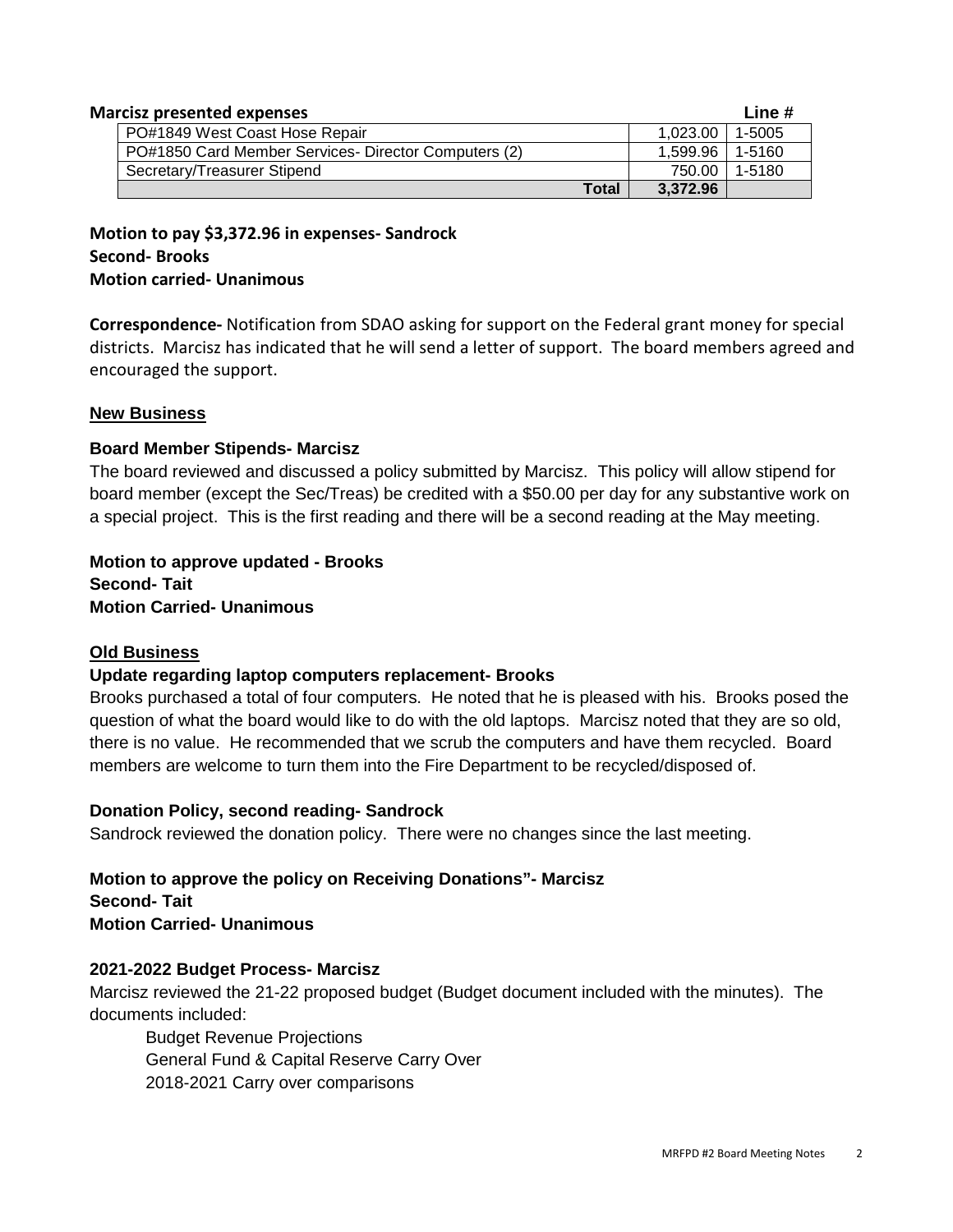He is asked for direction on the amount the board desires for carryover. The board discussed several factors, including the anticipated revenue loss, and the pending grant award (Chief noted that we should receive notification within two weeks). Marcisz noted that the budget requests exceed the anticipated revenue. Brooks suggested \$180,000 contingency and \$300,000 transfer to Capital reserves.

There was a discussion regarding future apparatus purchases. Chief reminded the board that they should expect a 6% increase in the cost of an apparatus every year. There was discussion about the next apparatus purchase. Chief informed the members that the next apparatus that he will suggest for purchase is a tender.

Chief noted that he will remove the request for the policy consultant (Lexipol) from the budget requests.

# **Item taken out of order:**

# **Stipend Policy- Marcisz**

Marcisz explained that he would like to recognize the budget committee members for their time invested in the process. There was a discussion regarding the options. The board was in favor and Marcisz will see that the budget includes a line item.

# **Fire Chief's Report**

## **Almeda After-Action Discussion- Thompson**

Chief informed the board that he has received notification from the County contracted consultants. He asked the board if they would like an opportunity to meet with the consultant. The board will appoint a member to meet with the consultant. No action taken at this meeting.

# **Training Building Budget Request Details- Thompson**

McGowan presented and reviewed the updated training building improvement estimates. McGowan addressed questions. The grand total for all items is \$70,091.79 (this includes a 15% contingency for unanticipated expense). Some of the items would be budgeted in the Capital reserve account, while others should be budgeted in Material & Service. The items on the list are all from the one vendor.

Questions regarding the expiration of the repelling anchors were answered. There is a 10 year warranty period. At the 10 year mark the manufacture will recommend replacement. The manufacturer also recommends an annual inspection with a three year upgrade to the internal components.

Marcisz would like to budget the entire project to Capital. He will confirm with the auditor if this is acceptable. The board instructed Marcisz to include up to \$70,000 in the proposed budget for the training building.

There was discussion regarding the use of the training building. McGowan noted that the building is shared with other departments for training. Sandrock suggested that we charge for other department